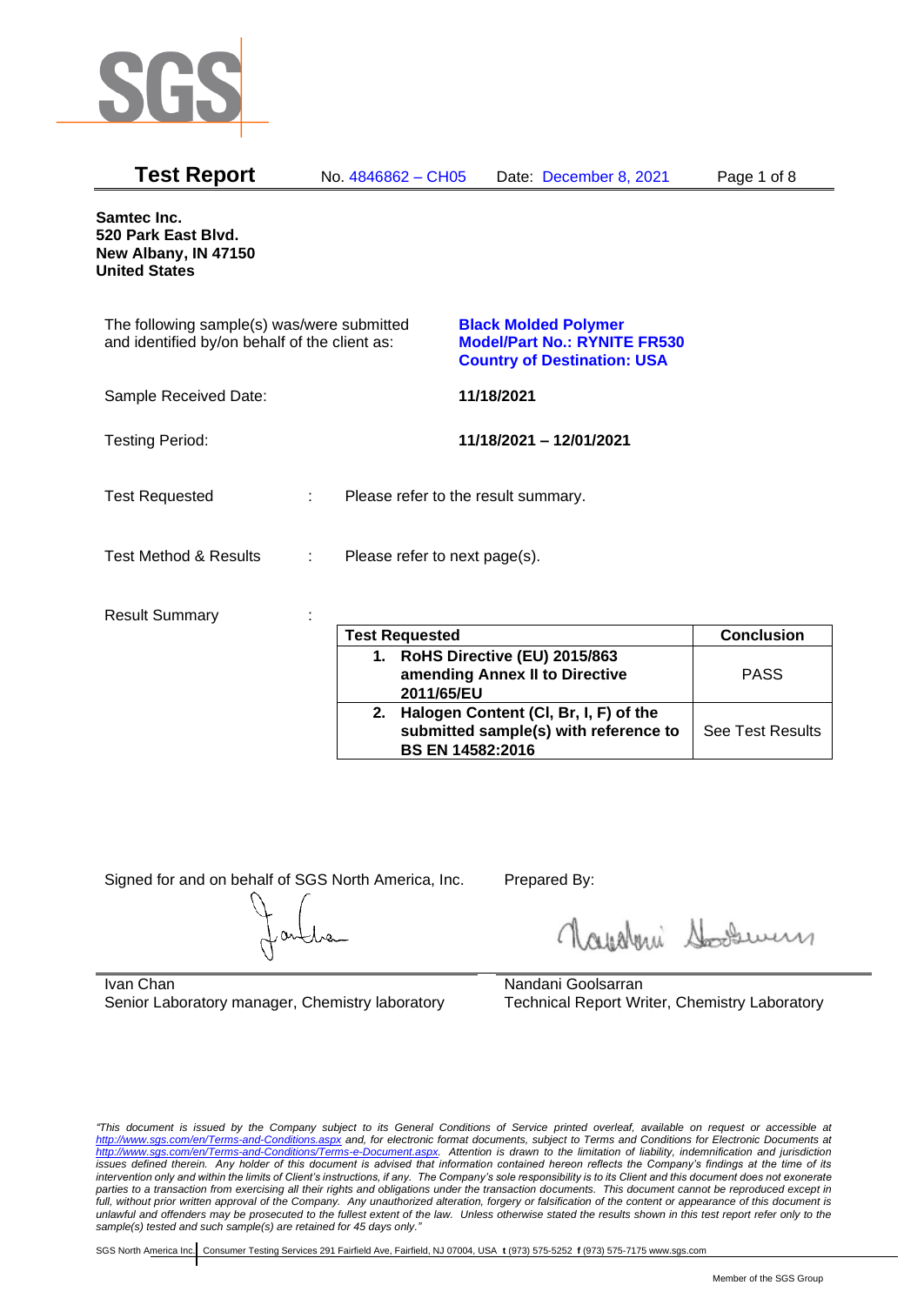

| <b>Test Report</b> | No. 4846862 - CH05 | Date: December 8, 2021 | Page 2 of 8 |
|--------------------|--------------------|------------------------|-------------|
|--------------------|--------------------|------------------------|-------------|

# **1. RoHS Directive (EU) 2015/863 amending Annex II to Directive 2011/65/EU**

## **Testing was done at an SGS Affiliate Laboratory:**

| Specimen | <b>SGS Sample ID</b>           | <b>Description</b> |
|----------|--------------------------------|--------------------|
| No.      |                                |                    |
|          | HKT21-058357.005 Black plastic |                    |

## Remarks :

(1)  $1 \text{ mg/kg} = 1 \text{ ppm} = 0.0001\%$ (2) MDL = Method Detection Limit (3)  $ND = Not detected$  ( < MDL)

(4) "-" = Not Regulated

# **RoHS Directive (EU) 2015/863 amending Annex II to Directive 2011/65/EU**

Test Method : With reference to IEC 62321-4:2013+A1:2017, IEC62321-5:2013, IEC62321-7-2:2017, IEC62321-6:2015 and IEC62321-8:2017, analyzed by ICP-OES, UV-Vis and GC-MS. (Decision Rule: please refer to appendix 1: Category 1)

| Test Item $(s)$              | Limit | Unit  | <b>MDL</b>               | 005       |
|------------------------------|-------|-------|--------------------------|-----------|
| Cadmium (Cd)                 | 100   | mg/kg | $\overline{2}$           | <b>ND</b> |
| Lead (Pb)                    | 1,000 | mg/kg | $\mathbf{2}$             | ND.       |
| Mercury (Hg)                 | 1,000 | mg/kg | $\overline{2}$           | <b>ND</b> |
| Hexavalent Chromium (Cr(VI)) | 1,000 | mg/kg | 8                        | ND.       |
| Sum of PBBs                  | 1,000 | mg/kg | $\overline{\phantom{0}}$ | <b>ND</b> |
| Monobromobiphenyl            |       | mg/kg | 5                        | ND.       |
| Dibromobiphenyl              |       | mg/kg | 5                        | <b>ND</b> |
| Tribromobiphenyl             |       | mg/kg | 5                        | <b>ND</b> |
| Tetrabromobiphenyl           |       | mg/kg | 5                        | <b>ND</b> |
| Pentabromobiphenyl           |       | mg/kg | 5                        | ND.       |
| Hexabromobiphenyl            |       | mg/kg | 5                        | <b>ND</b> |
| Heptabromobiphenyl           |       | mg/kg | 5                        | ND.       |
| Octabromobiphenyl            |       | mg/kg | 5                        | <b>ND</b> |
| Nonabromobiphenyl            |       | mg/kg | 5                        | <b>ND</b> |
| Decabromobiphenyl            |       | mg/kg | 5                        | <b>ND</b> |
| Sum of PBDEs                 | 1,000 | mg/kg | $\overline{\phantom{0}}$ | <b>ND</b> |
| Monobromodiphenyl ether      |       | mg/kg | 5                        | <b>ND</b> |
| Dibromodiphenyl ether        |       | mg/kg | 5                        | <b>ND</b> |
| Tribromodiphenyl ether       |       | mg/kg | 5                        | ND.       |
| Tetrabromodiphenyl ether     |       | mg/kg | 5                        | <b>ND</b> |
| Pentabromodiphenyl ether     |       | mg/kg | 5                        | <b>ND</b> |

*"This document is issued by the Company subject to its General Conditions of Service printed overleaf, available on request or accessible at <http://www.sgs.com/en/Terms-and-Conditions.aspx> and, for electronic format documents, subject to Terms and Conditions for Electronic Documents at [http://www.sgs.com/en/Terms-and-Conditions/Terms-e-Document.aspx.](http://www.sgs.com/en/Terms-and-Conditions/Terms-e-Document.aspx) Attention is drawn to the limitation of liability, indemnification and jurisdiction issues defined therein. Any holder of this document is advised that information contained hereon reflects the Company's findings at the time of its intervention only and within the limits of Client's instructions, if any. The Company's sole responsibility is to its Client and this document does not exonerate parties to a transaction from exercising all their rights and obligations under the transaction documents. This document cannot be reproduced except in full, without prior written approval of the Company. Any unauthorized alteration, forgery or falsification of the content or appearance of this document is unlawful and offenders may be prosecuted to the fullest extent of the law. Unless otherwise stated the results shown in this test report refer only to the sample(s) tested and such sample(s) are retained for 45 days only."*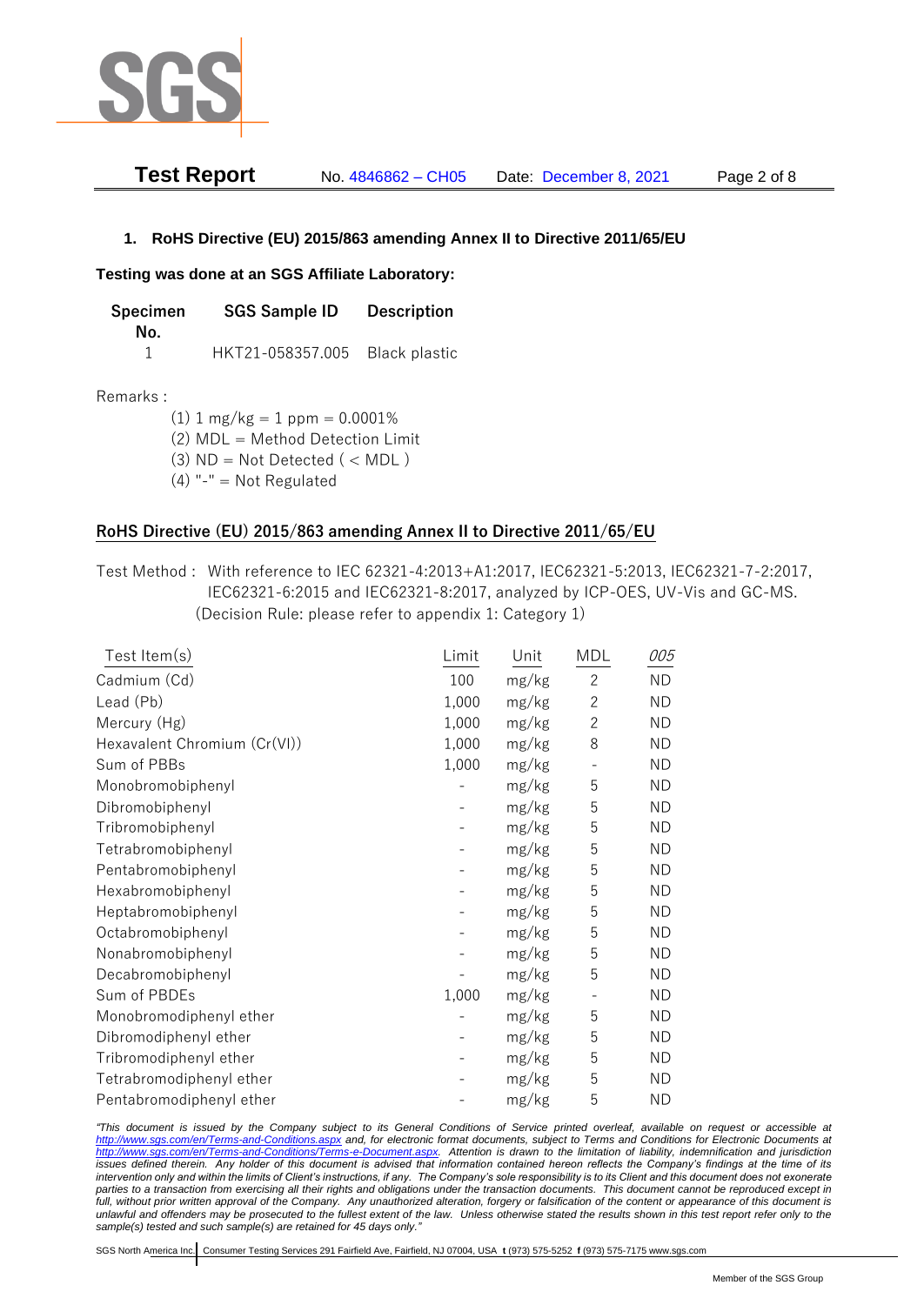

| <b>Test Report</b>                  | No. 4846862 - CH05           | Date: December 8, 2021 |     |     | Page 3 of 8 |  |
|-------------------------------------|------------------------------|------------------------|-----|-----|-------------|--|
|                                     |                              |                        |     |     |             |  |
| Test Item $(s)$                     | Limit                        | Unit                   | MDL | 005 |             |  |
| Hexabromodiphenyl ether             |                              | mg/kg                  | 5   | ND. |             |  |
| Heptabromodiphenyl ether            | $\qquad \qquad \blacksquare$ | mg/kg                  | 5   | ND. |             |  |
| Octabromodiphenyl ether             | $\overline{\phantom{a}}$     | mg/kg                  | 5   | ND. |             |  |
| Nonabromodiphenyl ether             | -                            | mg/kg                  | 5   | ND. |             |  |
| Decabromodiphenyl ether             |                              | mg/kg                  | 5   | ND. |             |  |
| Dibutyl Phthalate (DBP)             | 1,000                        | mg/kg                  | 50  | ND. |             |  |
| Benzylbutyl Phthalate (BBP)         | 1,000                        | mg/kg                  | 50  | ND. |             |  |
| Bis-(2-ethylhexyl) Phthalate (DEHP) | 1,000                        | mg/kg                  | 50  | ND. |             |  |
| Diisobutyl Phthalate (DIBP)         | 1,000                        | mg/kg                  | 50  | ND. |             |  |

Notes :

(1) The maximum permissible limit is quoted from RoHS Directive (EU) 2015/863. IEC 62321 series is equivalent to EN 62321 series [http://www.cenelec.eu/dyn/www/f?p=104:30:1742232870351101::::FSP\\_ORG\\_ID,FSP\\_LANG\\_](http://www.cenelec.eu/dyn/www/f?p=104:30:1742232870351101::::FSP_ORG_ID,FSP_LANG_ID:1258637,25) [ID:1258637,25](http://www.cenelec.eu/dyn/www/f?p=104:30:1742232870351101::::FSP_ORG_ID,FSP_LANG_ID:1258637,25)

# **2. Halogen**

# **Testing was done at an SGS Affiliate Laboratory:**

Test Method : With reference to EN 14582:2016, analysis was performed by IC.

| Test Item $(s)$ | Limit | Unit  | MDL | 005   |
|-----------------|-------|-------|-----|-------|
| Fluorine (F)    |       | mg/kg | 50  | ND    |
| Chlorine (CI)   |       | mg/kg | 50  | 1300  |
| Bromine (Br)    |       | mg/kg | 50  | 35000 |
| lodine (I)      |       | mg/kg | 50  | ΝD    |
|                 |       |       |     |       |

Notes :

(1) The measurement report of the expanded uncertainty with confident level 95% by coverage factor k=2, is 20% for each analyte of Fluorine, Chlorine, Bromine and Iodine.

*<sup>&</sup>quot;This document is issued by the Company subject to its General Conditions of Service printed overleaf, available on request or accessible at <http://www.sgs.com/en/Terms-and-Conditions.aspx> and, for electronic format documents, subject to Terms and Conditions for Electronic Documents at [http://www.sgs.com/en/Terms-and-Conditions/Terms-e-Document.aspx.](http://www.sgs.com/en/Terms-and-Conditions/Terms-e-Document.aspx) Attention is drawn to the limitation of liability, indemnification and jurisdiction issues defined therein. Any holder of this document is advised that information contained hereon reflects the Company's findings at the time of its intervention only and within the limits of Client's instructions, if any. The Company's sole responsibility is to its Client and this document does not exonerate parties to a transaction from exercising all their rights and obligations under the transaction documents. This document cannot be reproduced except in full, without prior written approval of the Company. Any unauthorized alteration, forgery or falsification of the content or appearance of this document is unlawful and offenders may be prosecuted to the fullest extent of the law. Unless otherwise stated the results shown in this test report refer only to the sample(s) tested and such sample(s) are retained for 45 days only."*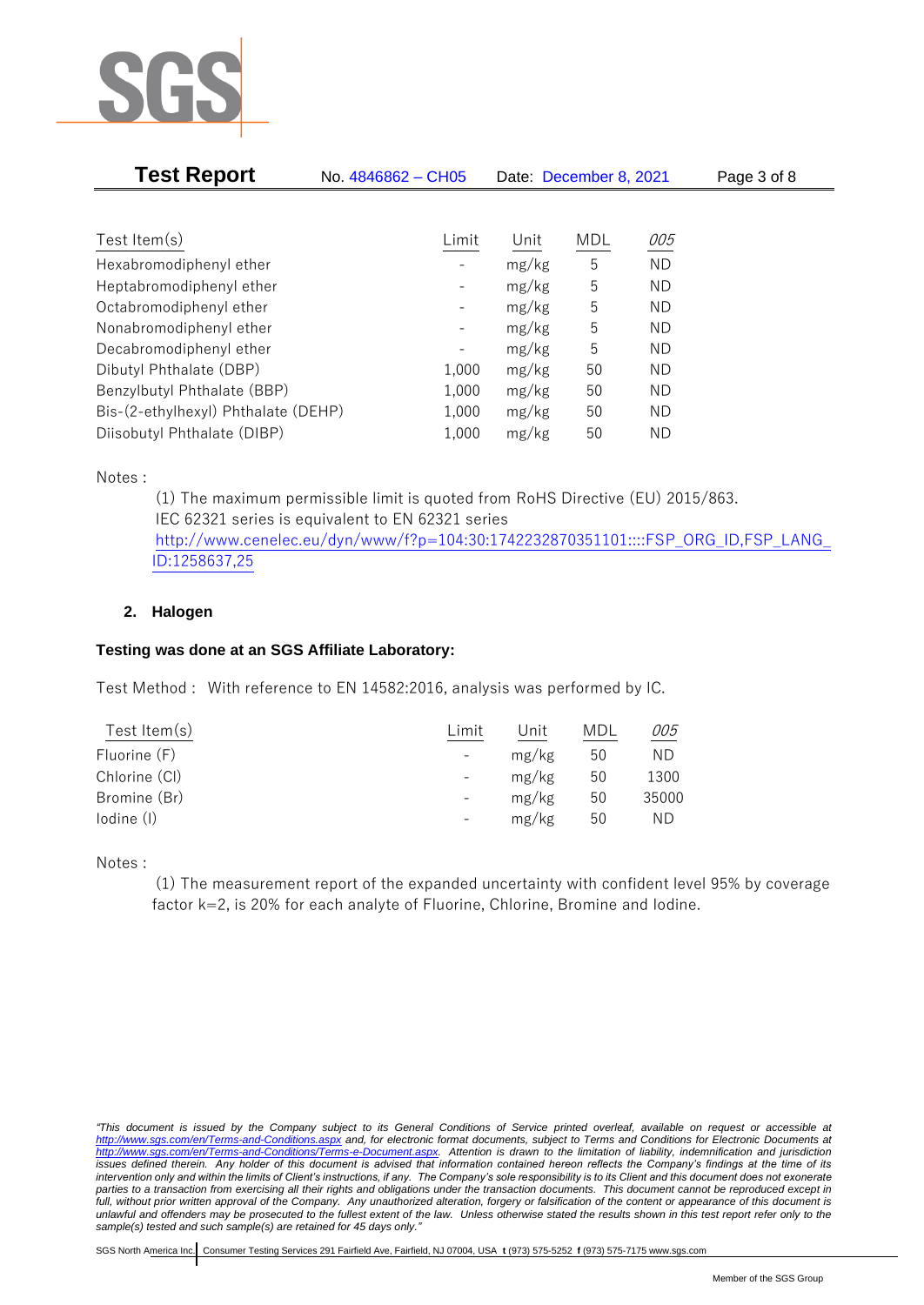

#### Appendix 1

| Category       | Decision Rule Statement                                                                                                                                                                                                                                                                                                                                                                                                                                                                                                                                                                                                                                                                                                                                                                                                                                                                                                                                                                                                                                                                                                                                                                                                                                                                                                                                                                                                                                                                                                  |  |
|----------------|--------------------------------------------------------------------------------------------------------------------------------------------------------------------------------------------------------------------------------------------------------------------------------------------------------------------------------------------------------------------------------------------------------------------------------------------------------------------------------------------------------------------------------------------------------------------------------------------------------------------------------------------------------------------------------------------------------------------------------------------------------------------------------------------------------------------------------------------------------------------------------------------------------------------------------------------------------------------------------------------------------------------------------------------------------------------------------------------------------------------------------------------------------------------------------------------------------------------------------------------------------------------------------------------------------------------------------------------------------------------------------------------------------------------------------------------------------------------------------------------------------------------------|--|
| 1              | The decision rule for conformity reporting is based on the non-binary statement with quard band (is<br>equal to the expanded measurement uncertainty with a 95% coverage probability, w = U95) in<br>ILAC-G8:09/2019 Clause 4.2.3.<br>"Pass - the measured value is within (or below / above) the acceptance limit, where the<br>A.<br>acceptance limit is below / above to the quard band," or "Pass - The measured values were<br>observed in tolerance at the points tested. The specific false accept risk is up to 2.5%.".<br><b>B</b><br>"Conditional Pass - The measured values were observed in tolerance at the points tested.<br>However, a portion of the expanded measurement uncertainty intervals about one or more<br>measured values exceeded / out of tolerance. When the measured result is close to the<br>tolerance, the specific false accept risk is up to 50%.".<br>C.<br>"Conditional Fail - One or more measured values were observed out of tolerance at the<br>points tested. However, a portion of the expanded measurement uncertainty intervals about<br>one or more measured values were in tolerance. When the measured result is close to the<br>tolerance, the specific false reject risk is up to 50%.".<br>"Fail - the measured value is out of (or below / above) the tolerance limit added / subtracted<br>D.<br>to the quard band." or "Fail - One or more measured values were observed out of tolerance<br>at the points tested". The specific false reject risk is up to 2.5%. |  |
| $\overline{2}$ | The decision rule for conformity reporting is based on BS EN 1811:2011+A1:2015: Reference test<br>method for release of nickel from all post assemblies which are inserted into pierced parts of the<br>human body and articles intended to come into direct and prolonged contact with the skin in<br>Section 9.2 interpretation of results.                                                                                                                                                                                                                                                                                                                                                                                                                                                                                                                                                                                                                                                                                                                                                                                                                                                                                                                                                                                                                                                                                                                                                                            |  |
| 3              | The decision rule for conformity reporting is based on the general consideration of simple<br>acceptance as stated in ISO/IEC Guide 98-3: "Uncertainty of measurement - Part 3: Guide to the<br>expression of uncertainty in measurement (GUM 1995)", and more specifically for analytical<br>measurements to the EURACHEM/CITAC Guide 2012 "Quantifying Uncertainty in Analytical<br>Measurement *                                                                                                                                                                                                                                                                                                                                                                                                                                                                                                                                                                                                                                                                                                                                                                                                                                                                                                                                                                                                                                                                                                                      |  |
| 4              | The decision rule for conformity reporting is according to the IEC 62321-7-1 Edition 1.0 2015-09<br>Section 7: Table 1-(comparison to standard and interpretation of result)                                                                                                                                                                                                                                                                                                                                                                                                                                                                                                                                                                                                                                                                                                                                                                                                                                                                                                                                                                                                                                                                                                                                                                                                                                                                                                                                             |  |
| $\overline{5}$ | The decision rule for conformity reporting is according to the IEC 62321-3-1 Edition 1.0 2013-06<br>Annex A.3 interpretation of result.                                                                                                                                                                                                                                                                                                                                                                                                                                                                                                                                                                                                                                                                                                                                                                                                                                                                                                                                                                                                                                                                                                                                                                                                                                                                                                                                                                                  |  |
| $\overline{6}$ | The decision rule for conformity reporting is according to the GB/T 26125-2011 Annex A to H                                                                                                                                                                                                                                                                                                                                                                                                                                                                                                                                                                                                                                                                                                                                                                                                                                                                                                                                                                                                                                                                                                                                                                                                                                                                                                                                                                                                                              |  |
| 7              | The decision rule for conformity reporting is according to the requested specification or standard<br>(ASTM F963-17 section 4.3.5)                                                                                                                                                                                                                                                                                                                                                                                                                                                                                                                                                                                                                                                                                                                                                                                                                                                                                                                                                                                                                                                                                                                                                                                                                                                                                                                                                                                       |  |
| $\overline{8}$ | The decision rule for conformity reporting is according to the requested specification or standard<br>(AS/NZS ISO 8124 Part 3 section 4.2)                                                                                                                                                                                                                                                                                                                                                                                                                                                                                                                                                                                                                                                                                                                                                                                                                                                                                                                                                                                                                                                                                                                                                                                                                                                                                                                                                                               |  |
| Remark         | If the decision rule is not feasible to be used and the uncertainty of the result is able to be provided.<br>the uncertainty range of the result will be shown in the report. Otherwise, only result will be shown<br>in the report.                                                                                                                                                                                                                                                                                                                                                                                                                                                                                                                                                                                                                                                                                                                                                                                                                                                                                                                                                                                                                                                                                                                                                                                                                                                                                     |  |

*"This document is issued by the Company subject to its General Conditions of Service printed overleaf, available on request or accessible at <http://www.sgs.com/en/Terms-and-Conditions.aspx> and, for electronic format documents, subject to Terms and Conditions for Electronic Documents at [http://www.sgs.com/en/Terms-and-Conditions/Terms-e-Document.aspx.](http://www.sgs.com/en/Terms-and-Conditions/Terms-e-Document.aspx) Attention is drawn to the limitation of liability, indemnification and jurisdiction issues defined therein. Any holder of this document is advised that information contained hereon reflects the Company's findings at the time of its intervention only and within the limits of Client's instructions, if any. The Company's sole responsibility is to its Client and this document does not exonerate parties to a transaction from exercising all their rights and obligations under the transaction documents. This document cannot be reproduced except in full, without prior written approval of the Company. Any unauthorized alteration, forgery or falsification of the content or appearance of this document is unlawful and offenders may be prosecuted to the fullest extent of the law. Unless otherwise stated the results shown in this test report refer only to the sample(s) tested and such sample(s) are retained for 45 days only."*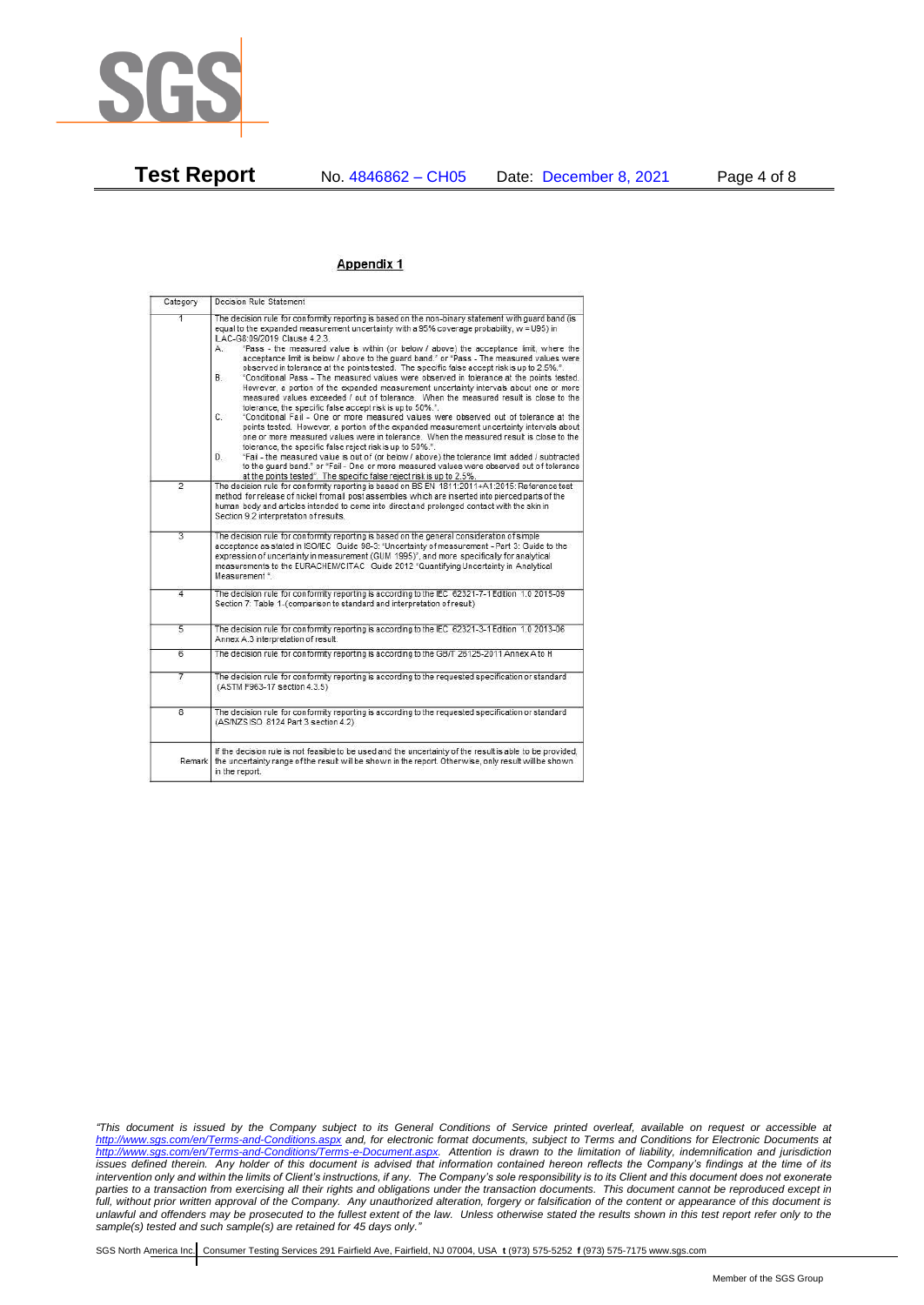

| <b>Test Report</b> | No. 4846862 - CH05 | Date: December 8, 2021 | Page 5 of 8 |
|--------------------|--------------------|------------------------|-------------|
|--------------------|--------------------|------------------------|-------------|

Flowchart:



Note : 1) Boiling water test method was also performed for the analysis of Cr (VI) in metal sample. 2) The polymeric samples were dissolved totally by pre-conditioning method according to above flow chat for Cd, Pb and Hg contents analysis

| Operator:      | Chiu Kan Yuen/ Tang Koon Pang (Acid digestion) |  |
|----------------|------------------------------------------------|--|
|                | Chiu Kan Yuen (Dry Ashing)                     |  |
|                | Nick Liu (Hexavalent Chromium)                 |  |
|                | Kent Wan (PBBs and PBDEs)                      |  |
| Section Chief: | Chan Chun Kit, Dickson                         |  |

*"This document is issued by the Company subject to its General Conditions of Service printed overleaf, available on request or accessible at <http://www.sgs.com/en/Terms-and-Conditions.aspx> and, for electronic format documents, subject to Terms and Conditions for Electronic Documents at [http://www.sgs.com/en/Terms-and-Conditions/Terms-e-Document.aspx.](http://www.sgs.com/en/Terms-and-Conditions/Terms-e-Document.aspx) Attention is drawn to the limitation of liability, indemnification and jurisdiction issues defined therein. Any holder of this document is advised that information contained hereon reflects the Company's findings at the time of its intervention only and within the limits of Client's instructions, if any. The Company's sole responsibility is to its Client and this document does not exonerate*  parties to a transaction from exercising all their rights and obligations under the transaction documents. This document cannot be reproduced except in *full, without prior written approval of the Company. Any unauthorized alteration, forgery or falsification of the content or appearance of this document is unlawful and offenders may be prosecuted to the fullest extent of the law. Unless otherwise stated the results shown in this test report refer only to the sample(s) tested and such sample(s) are retained for 45 days only."*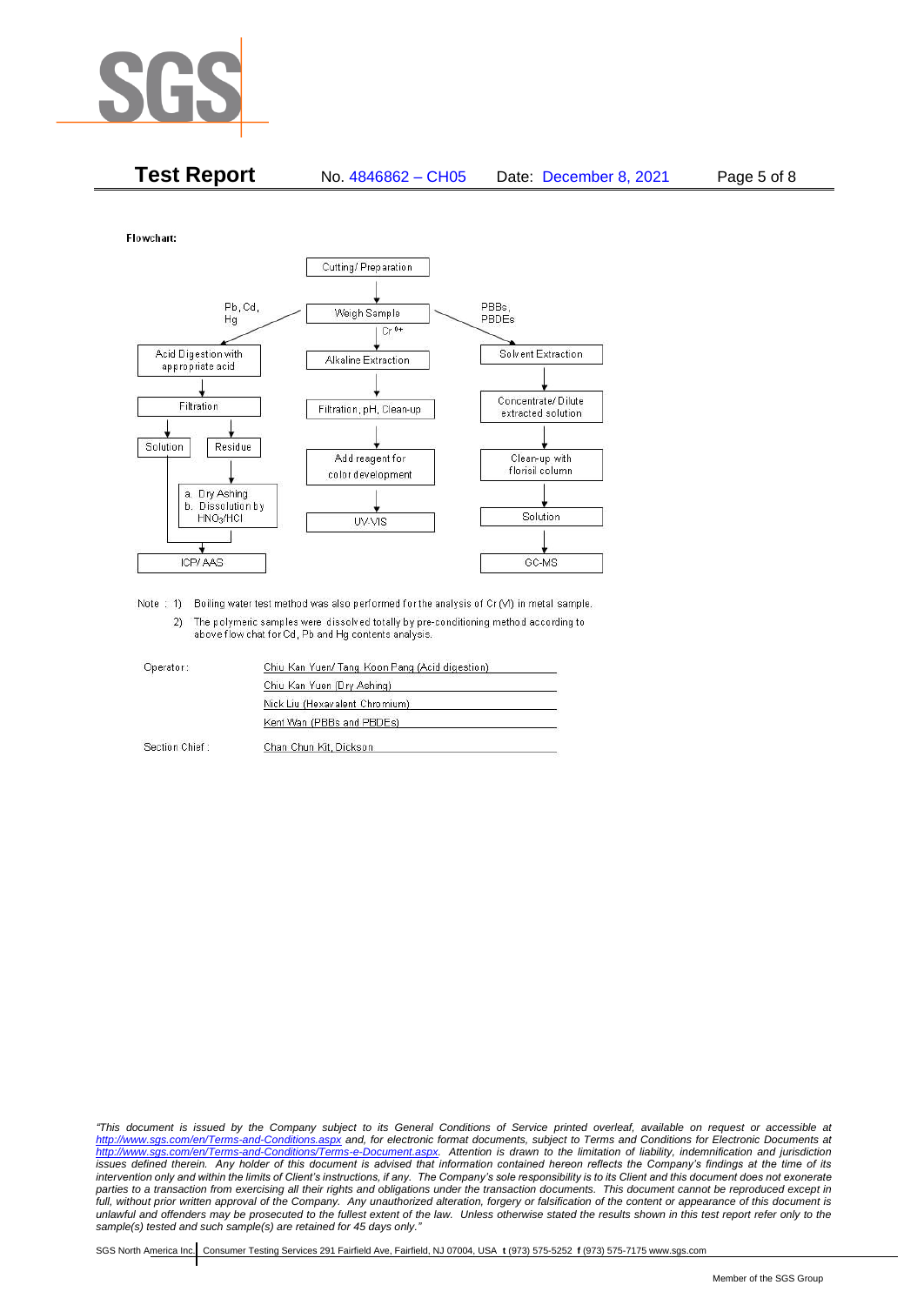

# **Test Report** No. 4846862 – CH05 Date: December 8, 2021 Page 6 of 8

#### **Flowchart for Phthalates measurement**

Method: IEC 62321-8:2017



Tested by Checked by Lumpy Lee

Edmund Kwan

*"This document is issued by the Company subject to its General Conditions of Service printed overleaf, available on request or accessible at <http://www.sgs.com/en/Terms-and-Conditions.aspx> and, for electronic format documents, subject to Terms and Conditions for Electronic Documents at [http://www.sgs.com/en/Terms-and-Conditions/Terms-e-Document.aspx.](http://www.sgs.com/en/Terms-and-Conditions/Terms-e-Document.aspx) Attention is drawn to the limitation of liability, indemnification and jurisdiction issues defined therein. Any holder of this document is advised that information contained hereon reflects the Company's findings at the time of its intervention only and within the limits of Client's instructions, if any. The Company's sole responsibility is to its Client and this document does not exonerate*  parties to a transaction from exercising all their rights and obligations under the transaction documents. This document cannot be reproduced except in *full, without prior written approval of the Company. Any unauthorized alteration, forgery or falsification of the content or appearance of this document is unlawful and offenders may be prosecuted to the fullest extent of the law. Unless otherwise stated the results shown in this test report refer only to the sample(s) tested and such sample(s) are retained for 45 days only."*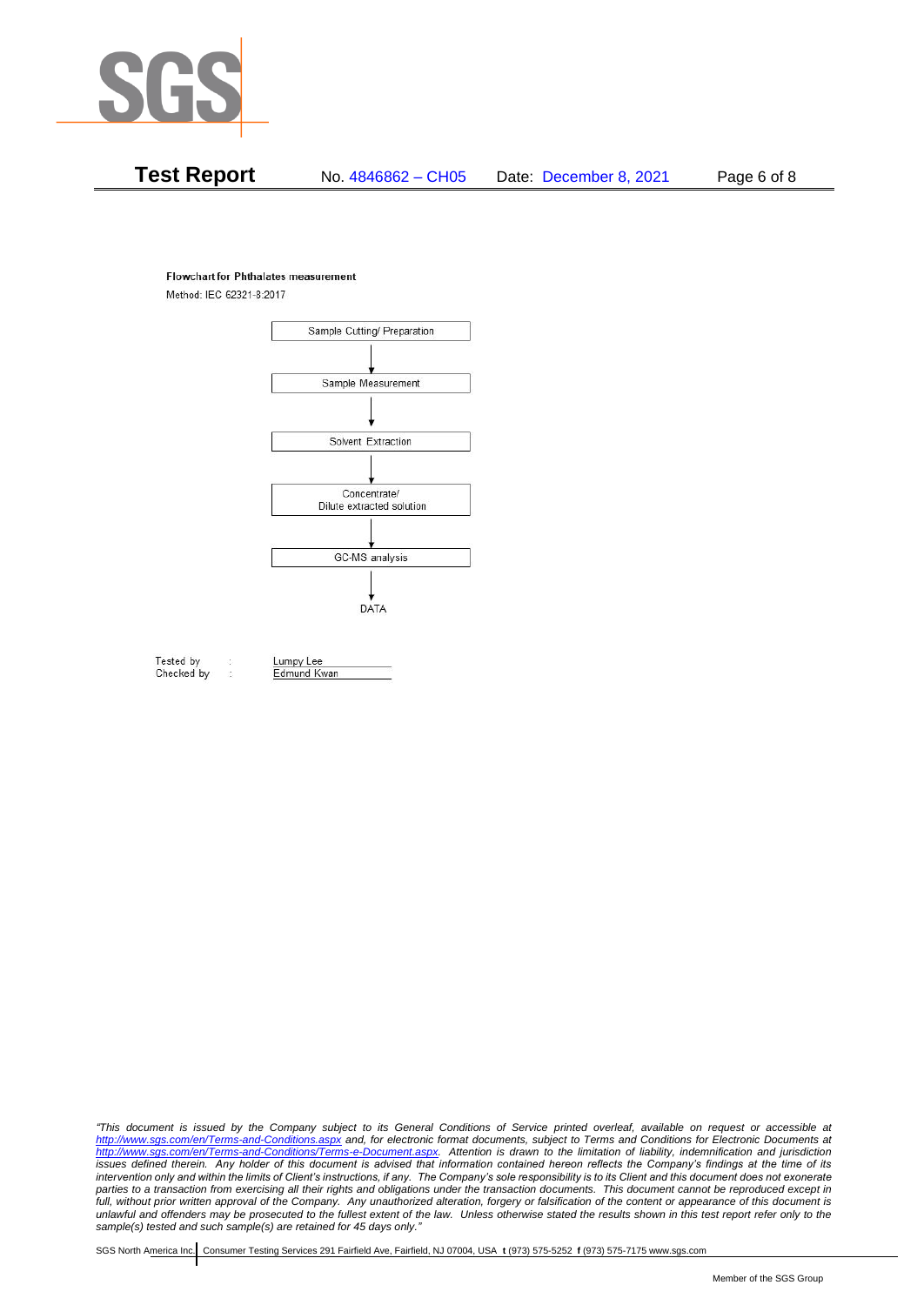

# **Test Report** No. 4846862 – CH05 Date: December 8, 2021 Page 7 of 8

### **Flowchart for Halogen Free Test**

Method: BS EN14582:2016



Operator: Supervisor: Tang Ying Sam Chan Chun Kit (Dickson)

*"This document is issued by the Company subject to its General Conditions of Service printed overleaf, available on request or accessible at <http://www.sgs.com/en/Terms-and-Conditions.aspx> and, for electronic format documents, subject to Terms and Conditions for Electronic Documents at [http://www.sgs.com/en/Terms-and-Conditions/Terms-e-Document.aspx.](http://www.sgs.com/en/Terms-and-Conditions/Terms-e-Document.aspx) Attention is drawn to the limitation of liability, indemnification and jurisdiction issues defined therein. Any holder of this document is advised that information contained hereon reflects the Company's findings at the time of its intervention only and within the limits of Client's instructions, if any. The Company's sole responsibility is to its Client and this document does not exonerate*  parties to a transaction from exercising all their rights and obligations under the transaction documents. This document cannot be reproduced except in *full, without prior written approval of the Company. Any unauthorized alteration, forgery or falsification of the content or appearance of this document is unlawful and offenders may be prosecuted to the fullest extent of the law. Unless otherwise stated the results shown in this test report refer only to the sample(s) tested and such sample(s) are retained for 45 days only."*